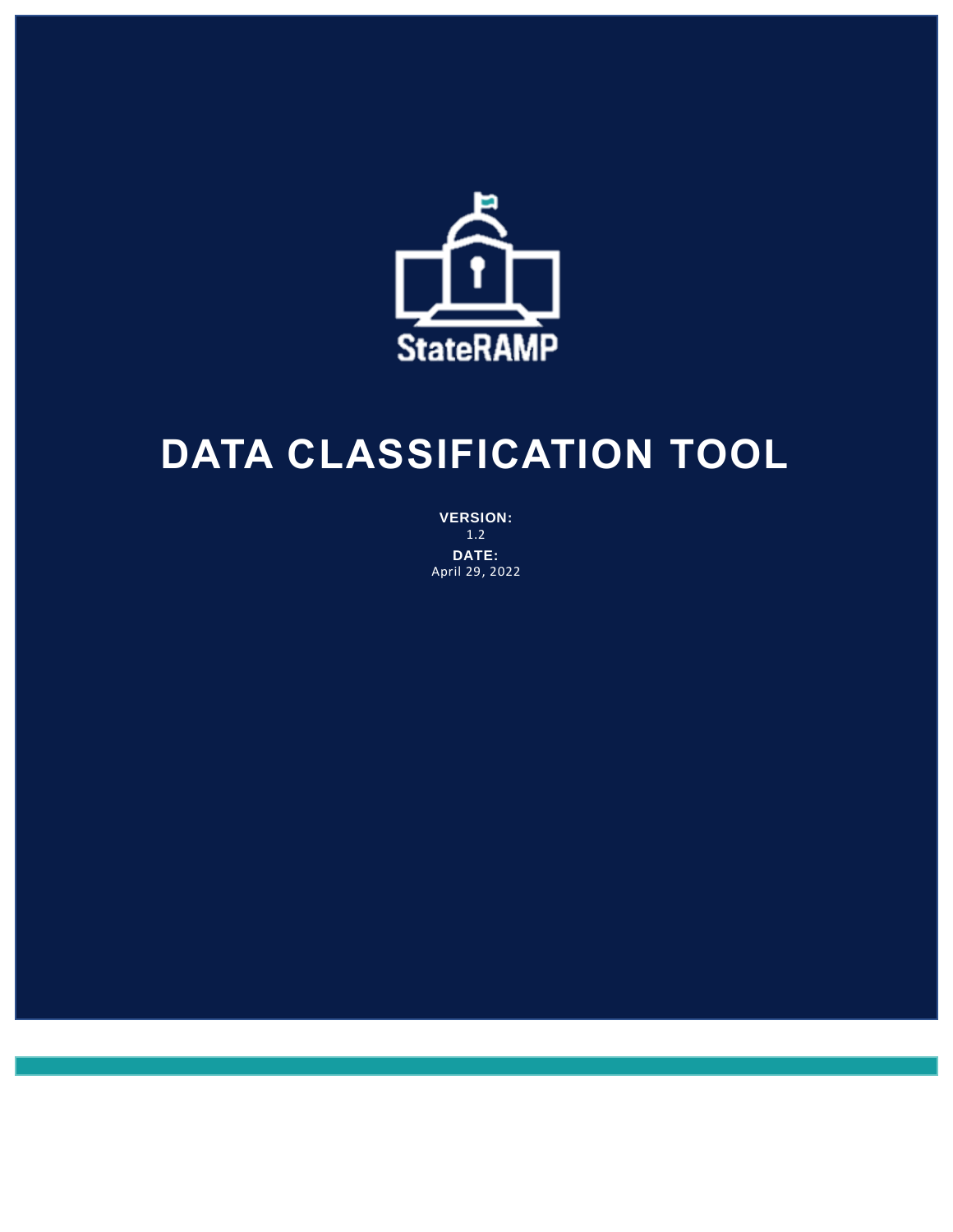

#### **TABLE OF CONTENTS**

#### <span id="page-1-0"></span>**1. DOCUMENT REVISION HISTORY**

| Date          | <b>Description</b>          | <b>Version</b> | <b>Governance Body</b>                   |
|---------------|-----------------------------|----------------|------------------------------------------|
| December 2020 | <b>Original Publication</b> | 1.0            | <b>StateRAMP Steering Committee</b>      |
| October 2021  | Security status updates     | 1.1            | <b>StateRAMP Staff</b>                   |
| April 2022    | <b>Updates</b>              | 1.2            | <b>StateRAMP Standards and Technical</b> |
|               |                             |                | Committee and Board                      |

## <span id="page-1-1"></span>**2. INTRODUCTION AND PURPOSE**

This document is intended to be used by state and local governments and procurement officials as a tool for determining the appropriate StateRAMP security requirements in solicitations with the intent of procuring a service provider using or offering IaaS, SaaS, and/or PaaS solutions that process, store, and/or transmit government data including PII, PHI, and/or PCI.

According to the Federal Information Security Management Act (FISMA) requirements, there are three distinct security objectives for information and information systems: confidentiality, integrity, and availability. These standards are used as the foundation to ensure vendors are providing solutions that meet the minimum security requirements to process, store, and transmit certain types of government data.

It is necessary for States to accurately determine their required security baseline prior to publishing a solicitation so that the State can select a vendor that meets the government's needs and provides the appropriate security controls to protect the government data. This data classification self-assessment is based on the NIST 800-53 Revision 4 requirements and designed to help state and local governments easily identify the appropriate StateRAMP security category to include a solicitation.

# <span id="page-1-2"></span>**3. INSTRUCTIONS**

Answer the questions in the survey section to determine what StateRAMP security category requirements you need to include in your solicitation to ensure your data is protected.